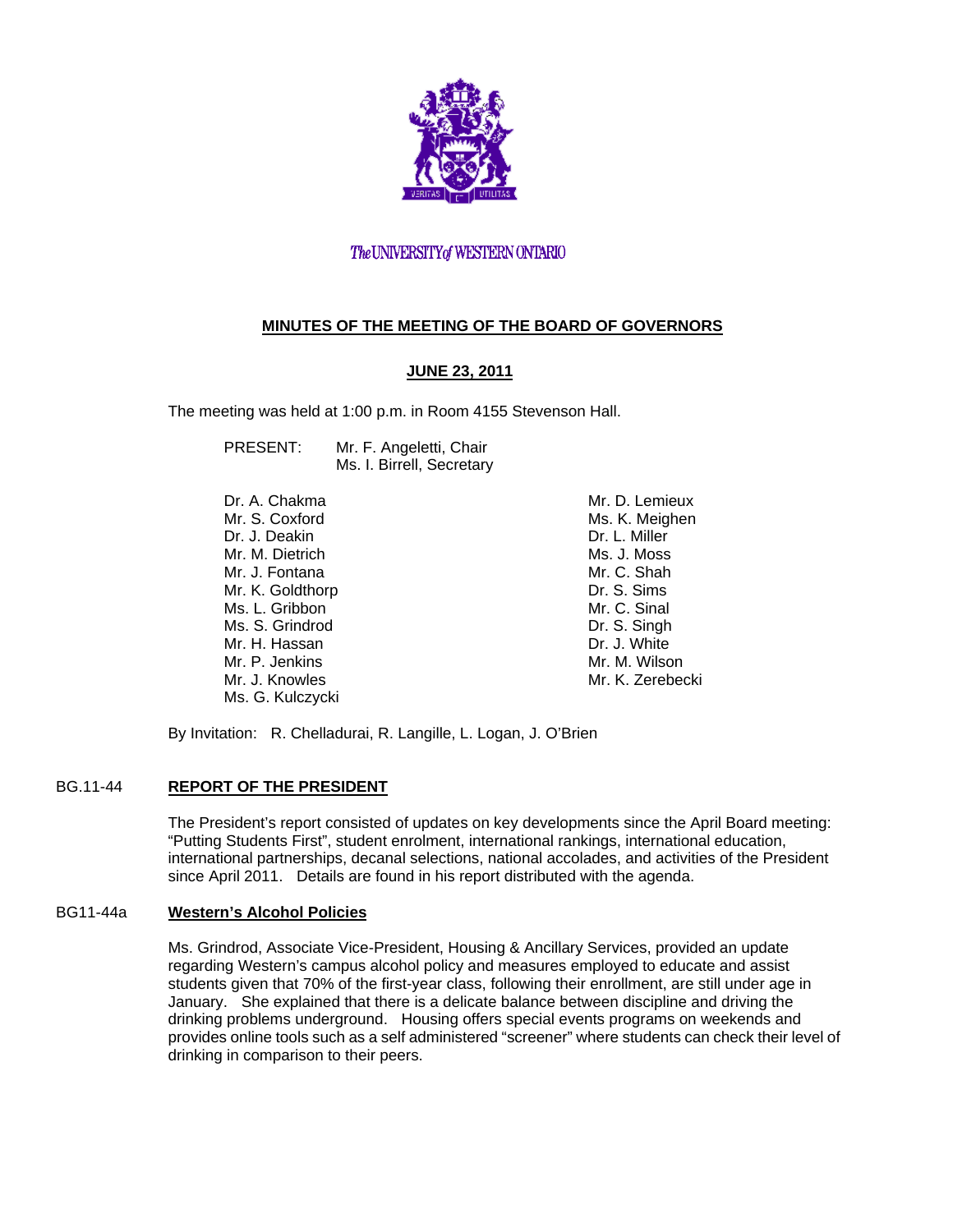**Board of Governors Minutes Contract Contract Contract Contract Contract Contract Contract Contract Contract Contract Contract Contract Contract Contract Contract Contract Contract Contract Contract Contract Contract Co** June 23, 2011 Page 2

### BG.11-45 **UNANIMOUS CONSENT AGENDA** [Appendix 1]

It was moved by M. Wilson, seconded by P. Jenkins,

That the 18 items listed in Appendix I be approved and/or received for information by the Board of Governors by unanimous consent.

CARRIED

### BG.11-46 **Minutes from the Previous Meeting**

The minutes of the meeting of January 27 (BG.11-25 – open session) were approved subject to correcting the date from January 17, to January 27.

### **REPORT OF THE PROPERTY & FINANCE CMMITTEE** [Appendix II]

#### BG.11-47 **Student Services Committee Protocol – Amendments**

It was moved by M. Wilson, seconded by P. Jenkins,

That the Board of Governors approve the revised Student Services Committee Protocol attached as Appendix II, Annex 1.

CARRIED (by Unanimous Consent)

### BG.11-48 **UHIP Fees for 2011-2012**

It was moved by M. Wilson, seconded by P. Jenkins,

That the Board of Governors approve the UHIP Fees for 2011-12 as outlined below:

| <i><b>UHIP</b></i>                | 2010-2011 | 2011-12  |
|-----------------------------------|-----------|----------|
| Undergraduate, FT or PT (coverage | \$720.00  | \$684.00 |
| Sept. 1 to Aug 31)                |           |          |
| Graduate by term                  | \$240.00  | \$228.00 |
| Graduate, 12 month                | \$720.00  | \$684.00 |
| Exchange students, by term        | \$240.00  | \$228.00 |

CARRIED (by Unanimous Consent)

## BG.11-49 **Information Items Reported by the Property & Finance Committee**

The Report of the Property & Finance Committee, detailed in Appendix II, contained the following items that were received for information by unanimous consent:

- Hicks Morley Fellowship Revised Terms
- Report of the Investment Committee
- Quarterly Operating Budget Report
- Update on Ancillary Budgets
- New and Revised Scholarships and Awards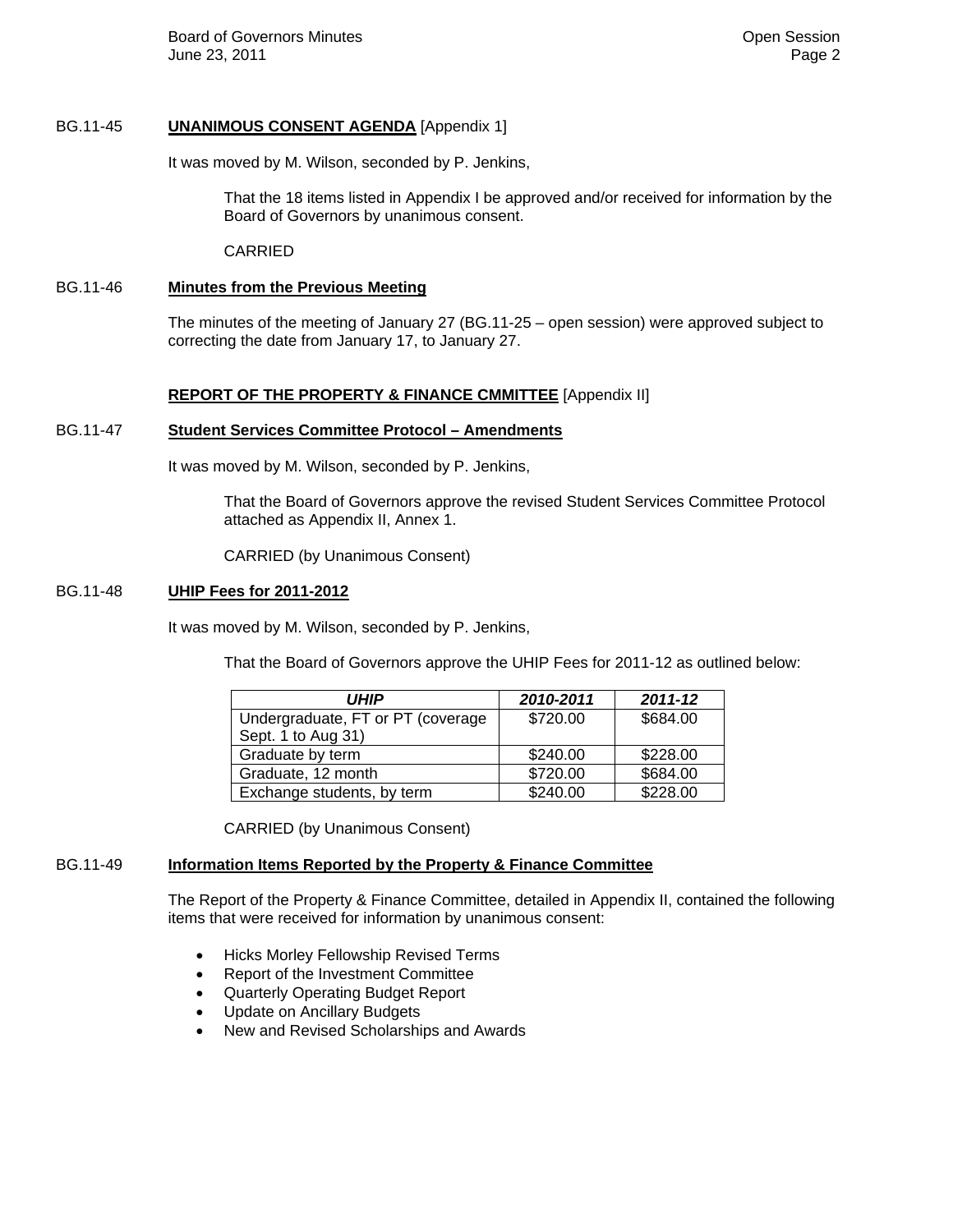### **REPORT OF THE FUND RAISING AND DONOR RELATIONS COMMITTEE** [Appendix III]

#### BG.11-50 **Information Items Reported by the Fund Raising and Donor Relations Committee**

The Report of the Fund Raising and Donor Relations Committee, detailed in Appendix III, contained the following item that was received for information by unanimous consent:

Fund Raising Results to April 30, 2011 and to May 31, 2011

## **REPORT OF THE AUDIT COMMITTEE** [Appendix IV]

### BG.11-51 **Retirement Income Fund Financial Statements for the Year Ended December 31, 2010**

It was moved by M. Wilson, seconded by P. Jenkins,

That the Board of Governors approve the audited financial statements for the University of Western Ontario Retirement Income Funds for the calendar year 2010, attached as Appendix IV, Annex 1.

CARRIED (By Unanimous Consent)

## BG.11-52 **Information Items Reported by the Audit Committee**

The Report of the Audit Committee, detailed in Appendix IV, contained the following item that was received for information by unanimous consent:

 Western Retirement Plans – Report to the Audit Committee for the year Ended December 31, 2010

## **ITEMS REFERRED BY SENATE** [Appendix V]

### BG.11-53 **King's University College: Bachelor of Management and Organizational Studies (BMOS) /Fanshawe College: Business-Accounting Diploma Program**

It was moved by M. Wilson, seconded by P. Jenkins**,** 

 That the Board of Governors approve that effective September 1, 2011, qualified graduates of the Business-Accounting Diploma Program at Fanshawe College be admitted into Year 3 of the Management and Organizational Studies (BMOS) Specialization in Finance and Administration at King's University College, according to the procedures set out in the Articulation Agreement attached as Appendix V, Annex 1.

CARRIED (By Unanimous Consent)

## BG.11-54 **King's University College: Bachelor of Management and Organizational Studies (BMOS)/Lambton College: Business Administration-Accounting 3 year Co-Op Diploma Program**

It was moved by M. Wilson, seconded by P. Jenkins,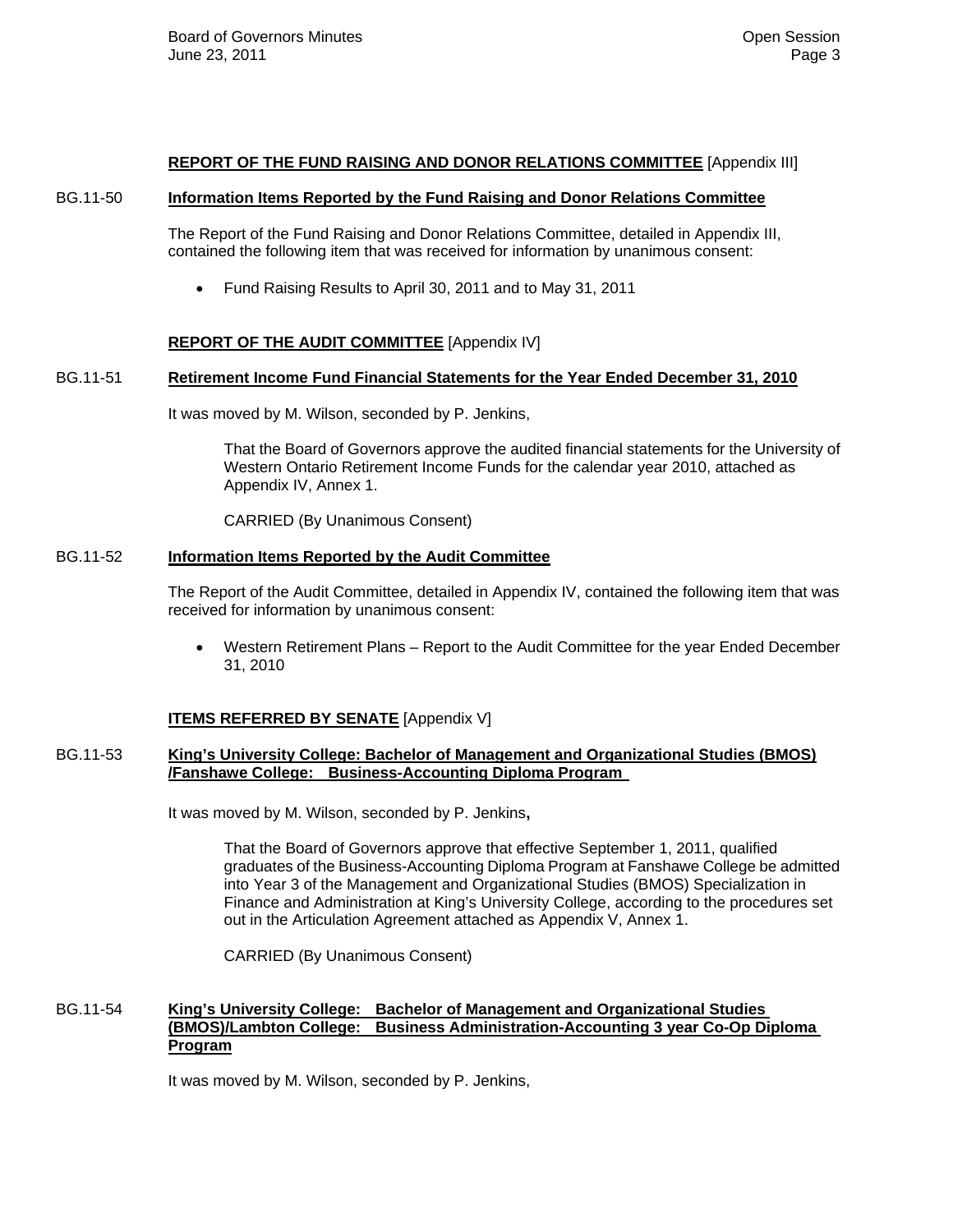That the Board of Governors approve that effective September 1, 2011, qualified graduates of the Business Administration-Accounting 3 Year Co-Op Diploma Program at Lambton College be admitted into Year 3 of the Management and Organizational Studies (BMOS) Honors Specialization in Accounting at King's University College, according to the procedures set out in the Articulation Agreement attached as Appendix V, Annex 2.

CARRIED (By Unanimous Consent)

## BG.11-55 **Brescia University College: Bachelor of Science (Foods and Nutrition) Honors Program/Fanshawe College: Food and Nutrition Management Program**

It was moved by M. Wilson, seconded by P. Jenkins,

 That the Board of Governors approve that effective September 1, 2011, graduates of the Food and Nutrition Management Program at Fanshawe College be admitted into the Bachelor of Science (Foods and Nutrition) Honors program at Brescia University College, according to the procedures set out in the Articulation Agreement attached as Appendix V, Annex 3.

CARRIED (By Unanimous Consent)

## BG.11-56 **Appointment Procedures for Senior Academic and Administrative Officers of the University**

It was moved by M. Wilson, seconded by P. Jenkins,

 That the Board of Governors approve the following addition to the *Appointment Procedures for Senior Academic and Administrative Officers of the University*:

## P. **Vice-Provost and Associate Vice-President (International Education)**

#### **Composition of Selection Committee**

A committee to select a Vice-Provost and Associate Vice-President (International Education) shall consist of:

- (a) the Provost & Vice-President (Academic), who shall be Chair
- (b) the Vice-President (Research & International Relations)
- (c) 3 faculty elected by Senate, one of whom shall be a Dean
- (d) 1 Student Senator elected by Senate

## **Procedure**

- 1. The Chair shall convene the Committee
- 2. The Chair shall undertake negotiations with prospective appointee
- 3. The Chair shall report to Senate through the President & Vice-Chancellor

CARRIED (By Unanimous Consent)

# BG.11-57 **Information Items on Consent Referred by Senate**

Appendix V, Items Referred by Senate, contained the following items that were received for information by unanimous consent:

- Reports of the Academic Colleague
- Academic Administrative Appointments